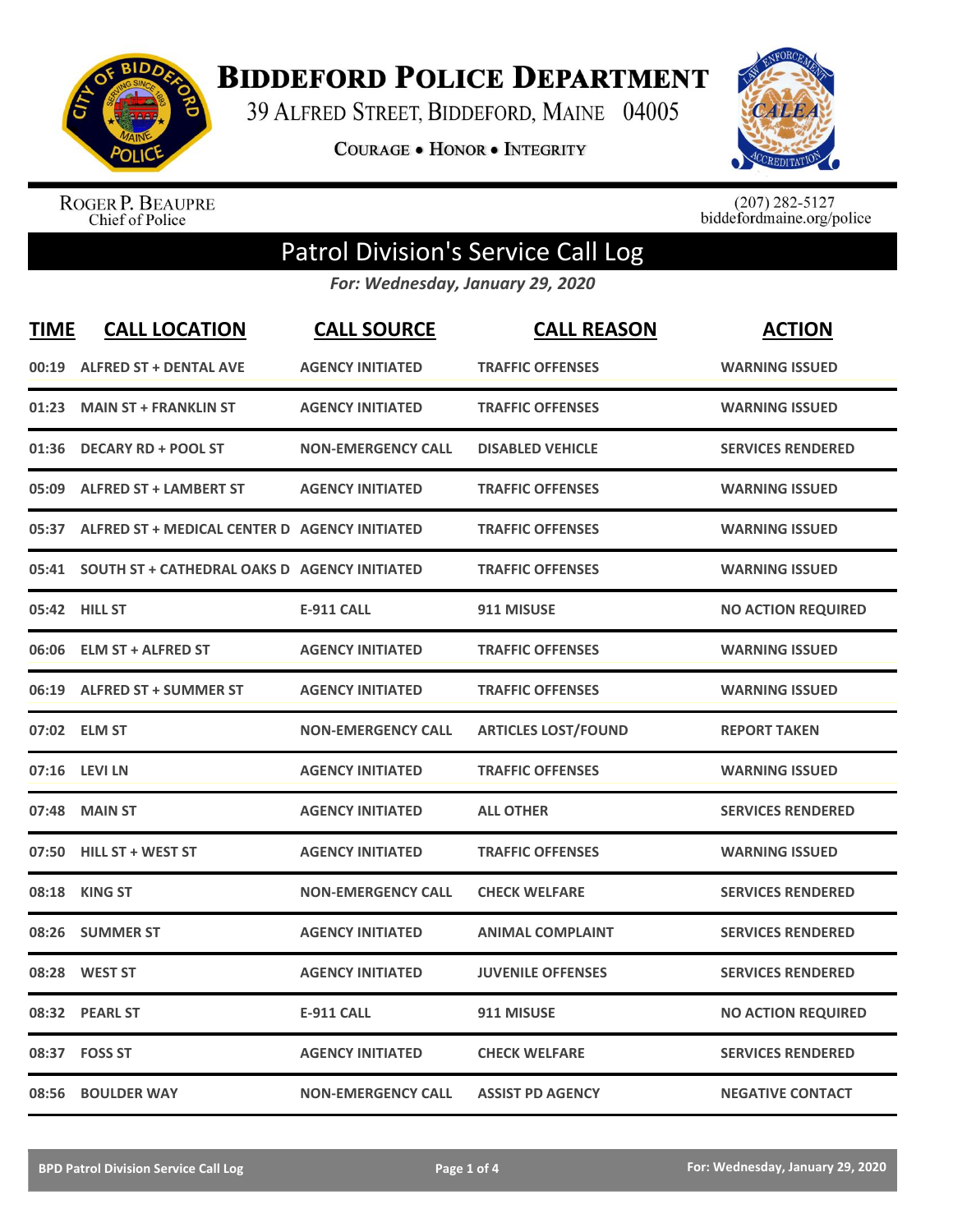| <b>TIME</b> | <b>CALL LOCATION</b>           | <b>CALL SOURCE</b>        | <b>CALL REASON</b>                     | <b>ACTION</b>                |
|-------------|--------------------------------|---------------------------|----------------------------------------|------------------------------|
|             | 09:45 VINE ST                  | <b>AGENCY INITIATED</b>   | <b>ANIMAL COMPLAINT</b>                | <b>WARNING ISSUED</b>        |
| 09:48       | <b>MT VERNON ST</b>            | <b>NON-EMERGENCY CALL</b> | <b>CHECK WELFARE</b>                   | <b>SERVICES RENDERED</b>     |
|             | 10:31 ALFRED ST                | <b>WALK-IN AT STATION</b> | <b>COURT ORDERED CHECK IN</b>          | <b>SERVICES RENDERED</b>     |
|             | <b>10:58 YORK ST</b>           | <b>WALK-IN AT STATION</b> | <b>ARTICLES LOST/FOUND</b>             | <b>SERVICES RENDERED</b>     |
|             | 11:00 WENTWORTH ST             | <b>WALK-IN AT STATION</b> | <b>PAPERWORK</b>                       | <b>SERVICES RENDERED</b>     |
|             | 11:35 FRANKLIN ST              | <b>AGENCY INITIATED</b>   | <b>PARKING COMPLAINT</b>               | <b>PARKING TICKET ISSUED</b> |
|             | 11:36 PEARL ST + LINCOLN ST    | <b>NON-EMERGENCY CALL</b> | <b>CODES ENFORCEMENT</b>               | <b>SERVICES RENDERED</b>     |
|             | 11:49 POOL ST + HIDDEN FARM RD | <b>AGENCY INITIATED</b>   | <b>TRAFFIC OFFENSES</b>                | <b>WARNING ISSUED</b>        |
|             | 11:59 ALFRED ST                | <b>WALK-IN AT STATION</b> | <b>COURT ORDERED CHECK IN</b>          | <b>SERVICES RENDERED</b>     |
|             | 12:00 ELM ST                   | E-911 CALL                | <b>DEATH ATTENDED &amp; UNATTENDED</b> | <b>REPORT TAKEN</b>          |
|             | 12:08 POOL ST                  | <b>NON-EMERGENCY CALL</b> | <b>SUSPICION</b>                       | <b>SERVICES RENDERED</b>     |
|             | 12:44 ELM ST                   | <b>AGENCY INITIATED</b>   | <b>ANIMAL COMPLAINT</b>                | <b>SERVICES RENDERED</b>     |
|             | 12:48 ALFRED ST                | <b>WALK-IN AT STATION</b> | <b>COURT ORDERED CHECK IN</b>          | <b>SERVICES RENDERED</b>     |
|             | 13:08 ELM ST                   | <b>AGENCY INITIATED</b>   | <b>ANIMAL COMPLAINT</b>                | <b>NEGATIVE CONTACT</b>      |
|             | 13:24 SHEPHERDS WAY            | <b>AGENCY INITIATED</b>   | <b>PRO-ACTIVE DV RESPONSE TEAM</b>     | <b>NEGATIVE CONTACT</b>      |
|             | 13:45 SULLIVAN ST              | <b>AGENCY INITIATED</b>   | <b>PRO-ACTIVE DV RESPONSE TEAM</b>     | <b>NO VIOLATION</b>          |
|             | 13:48 ELM ST                   | <b>NON-EMERGENCY CALL</b> | <b>ALL OTHER</b>                       | <b>SERVICES RENDERED</b>     |
|             | 14:00 GREEN ST                 | <b>AGENCY INITIATED</b>   | <b>PRO-ACTIVE DV RESPONSE TEAM</b>     | <b>NO VIOLATION</b>          |
|             | 14:00 OAK ST                   | <b>NON-EMERGENCY CALL</b> | <b>SEX OFFENDER REGISTRATION</b>       | <b>REPORT TAKEN</b>          |
|             | 14:13 TIGER WAY                | <b>AGENCY INITIATED</b>   | <b>ARTICLES LOST/FOUND</b>             | <b>SERVICES RENDERED</b>     |
|             | 14:18 CENTER ST                | <b>AGENCY INITIATED</b>   | <b>PRO-ACTIVE DV RESPONSE TEAM</b>     | <b>NO VIOLATION</b>          |
|             | 14:22 SOUTH ST                 | <b>E-911 CALL</b>         | 911 MISUSE                             | <b>NEGATIVE CONTACT</b>      |
|             | 14:28 SUMMER ST                | <b>AGENCY INITIATED</b>   | <b>ANIMAL COMPLAINT</b>                | <b>SERVICES RENDERED</b>     |
|             | 14:49 SUMMER ST                | <b>AGENCY INITIATED</b>   | <b>PRO-ACTIVE DV RESPONSE TEAM</b>     | <b>NEGATIVE CONTACT</b>      |
|             | 15:33 BRIARWOOD DR             | <b>WALK-IN AT STATION</b> | <b>ARTICLES LOST/FOUND</b>             | <b>SERVICES RENDERED</b>     |
|             | 15:41 GRAHAM ST                | <b>WALK-IN AT STATION</b> | <b>PAPERWORK</b>                       | <b>SERVICES RENDERED</b>     |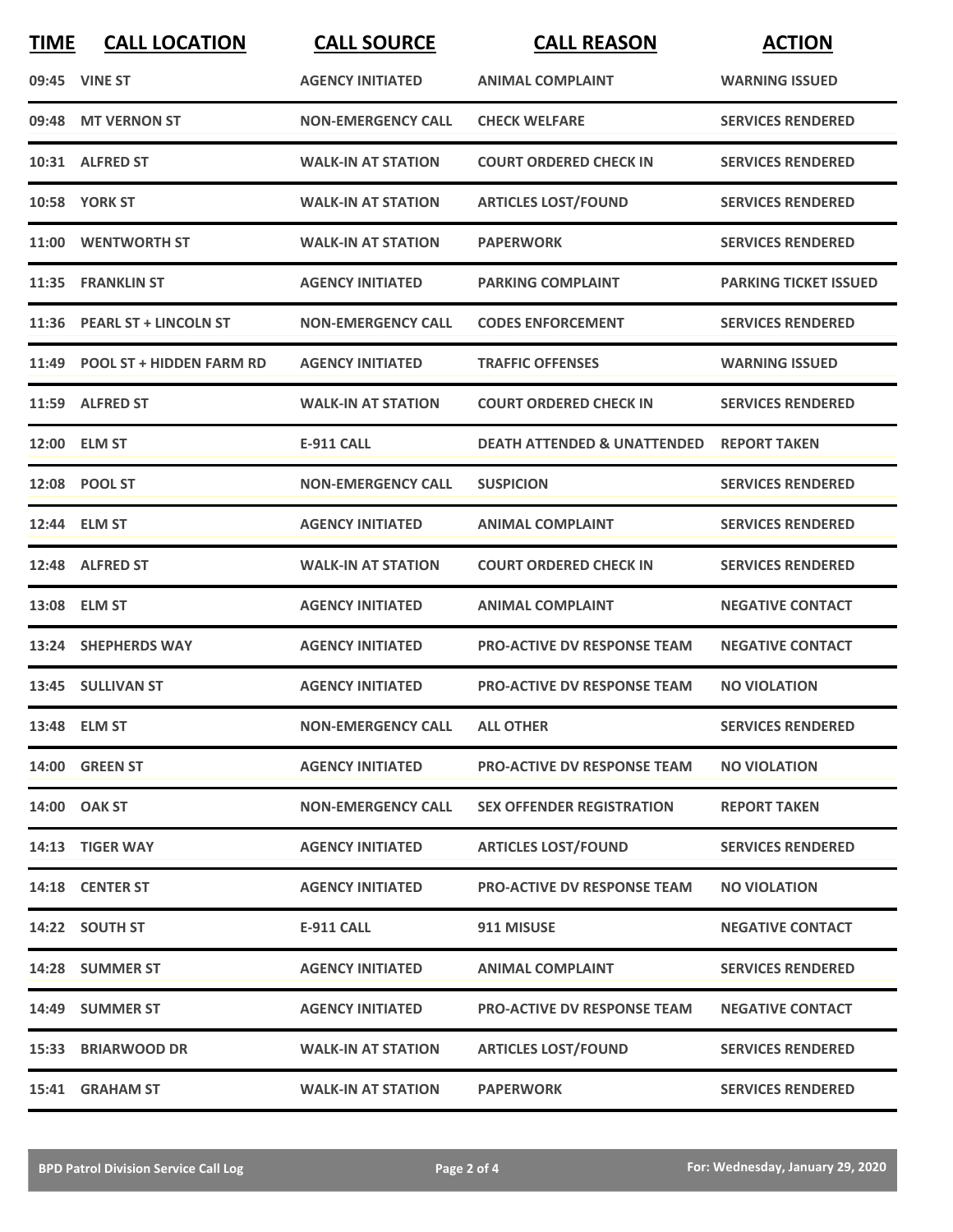| <b>TIME</b> | <b>CALL LOCATION</b>                           | <b>CALL SOURCE</b>        | <b>CALL REASON</b>                                             | <b>ACTION</b>             |
|-------------|------------------------------------------------|---------------------------|----------------------------------------------------------------|---------------------------|
|             | 15:42 SOUTH ST + BRADBURY ST                   | <b>AGENCY INITIATED</b>   | <b>TRAFFIC OFFENSES</b>                                        | <b>WARNING ISSUED</b>     |
|             | 15:52 ALFRED ST                                | <b>NON-EMERGENCY CALL</b> | <b>ANIMAL COMPLAINT</b>                                        | <b>SERVICES RENDERED</b>  |
|             | 15:56 BACON ST                                 | <b>E-911 CALL</b>         | <b>DISTURBANCE / NOISE</b>                                     | <b>WARNING ISSUED</b>     |
|             | 16:02 SOUTH ST                                 | <b>AGENCY INITIATED</b>   | <b>TRAFFIC OFFENSES</b>                                        | <b>VSAC ISSUED</b>        |
|             | <b>16:16 HIGH ST</b>                           | <b>E-911 CALL</b>         | DOMESTIC/30A                                                   | <b>REPORT TAKEN</b>       |
|             | 16:18 MAY ST                                   | <b>NON-EMERGENCY CALL</b> | ATTEMPTED/THREATENED SUICIDE TRANSPORT TO HOSPITAL             |                           |
|             | 16:59 ALFRED ST                                | <b>E-911 CALL</b>         | 911 MISUSE                                                     | <b>SERVICES RENDERED</b>  |
|             | 17:47 BOULDER WAY                              | <b>NON-EMERGENCY CALL</b> | <b>CHECK WELFARE</b>                                           | <b>SERVICES RENDERED</b>  |
|             | 18:04 MT VERNON ST                             | <b>NON-EMERGENCY CALL</b> | <b>SUSPICION</b>                                               | <b>SERVICES RENDERED</b>  |
|             | 18:08 SOUTH ST                                 | <b>NON-EMERGENCY CALL</b> | <b>CHECK WELFARE</b>                                           | <b>SERVICES RENDERED</b>  |
|             | 18:19 ALFRED ST                                | <b>NON-EMERGENCY CALL</b> | <b>MESSAGE DELIVERY</b>                                        | <b>NEGATIVE CONTACT</b>   |
|             | 18:22 POOL ST + MARBLEHEAD LN                  | <b>AGENCY INITIATED</b>   | <b>TRAFFIC OFFENSES</b>                                        | <b>DEFECT CARD ISSUED</b> |
| 18:54       | <b>MAIN ST</b>                                 | <b>NON-EMERGENCY CALL</b> | <b>RECOVERED STOLEN PROPERTY</b>                               | <b>SERVICES RENDERED</b>  |
|             | 19:52 PINE ST + ELM ST                         | <b>AGENCY INITIATED</b>   | <b>TRAFFIC OFFENSES</b>                                        | <b>WARNING ISSUED</b>     |
| 20:04       | <b>MYRTLE ST</b>                               | <b>NON-EMERGENCY CALL</b> | <b>FIREWORKS COMPLAINT</b>                                     | <b>UNABLE TO LOCATE</b>   |
|             | 20:35 SOUTH ST + RIVER RD                      | <b>AGENCY INITIATED</b>   | <b>TRAFFIC OFFENSES</b>                                        | <b>VSAC ISSUED</b>        |
|             | 21:04 POOL ST                                  | <b>AGENCY INITIATED</b>   | <b>TRAFFIC OFFENSES</b>                                        | <b>WARNING ISSUED</b>     |
|             | 21:45 ELM ST + CUTTS ST                        | <b>AGENCY INITIATED</b>   | <b>TRAFFIC OFFENSES</b>                                        | <b>WARNING ISSUED</b>     |
|             | 22:03 PROSPECT ST                              | E-911 CALL                | ATTEMPTED/THREATENED SUICIDE NO TRANSPORT                      |                           |
|             | 22:59 OCEAN VIEW DR                            |                           | NON-EMERGENCY CALL CIVIL COMPLAINT                             | <b>SERVICES RENDERED</b>  |
|             | <b>CHARGE: OPERATE VEHICLE WITHOUT LICENSE</b> |                           | OFFENDER: ARNAUD NAHIMANA  AGE: 23  RESIDENT OF: BIDDEFORD, ME | <b>CITATION ISSUED</b>    |
|             | 23:37 ALFRED ST                                | <b>AGENCY INITIATED</b>   | <b>TRAFFIC OFFENSES</b>                                        | <b>WARNING ISSUED</b>     |
|             | 23:47 NEWTOWN RD NON-EMERGENCY CALL            |                           | <b>CHECK WELFARE</b>                                           | <b>SERVICES RENDERED</b>  |
|             | 23:48 WASHINGTON ST + JEFFERSON S RADIO        |                           | <b>SUSPICION</b>                                               | <b>SERVICES RENDERED</b>  |
|             | 23:52 WEST COLE RD                             | <b>AGENCY INITIATED</b>   | <b>TRAFFIC OFFENSES</b>                                        | <b>WARNING ISSUED</b>     |